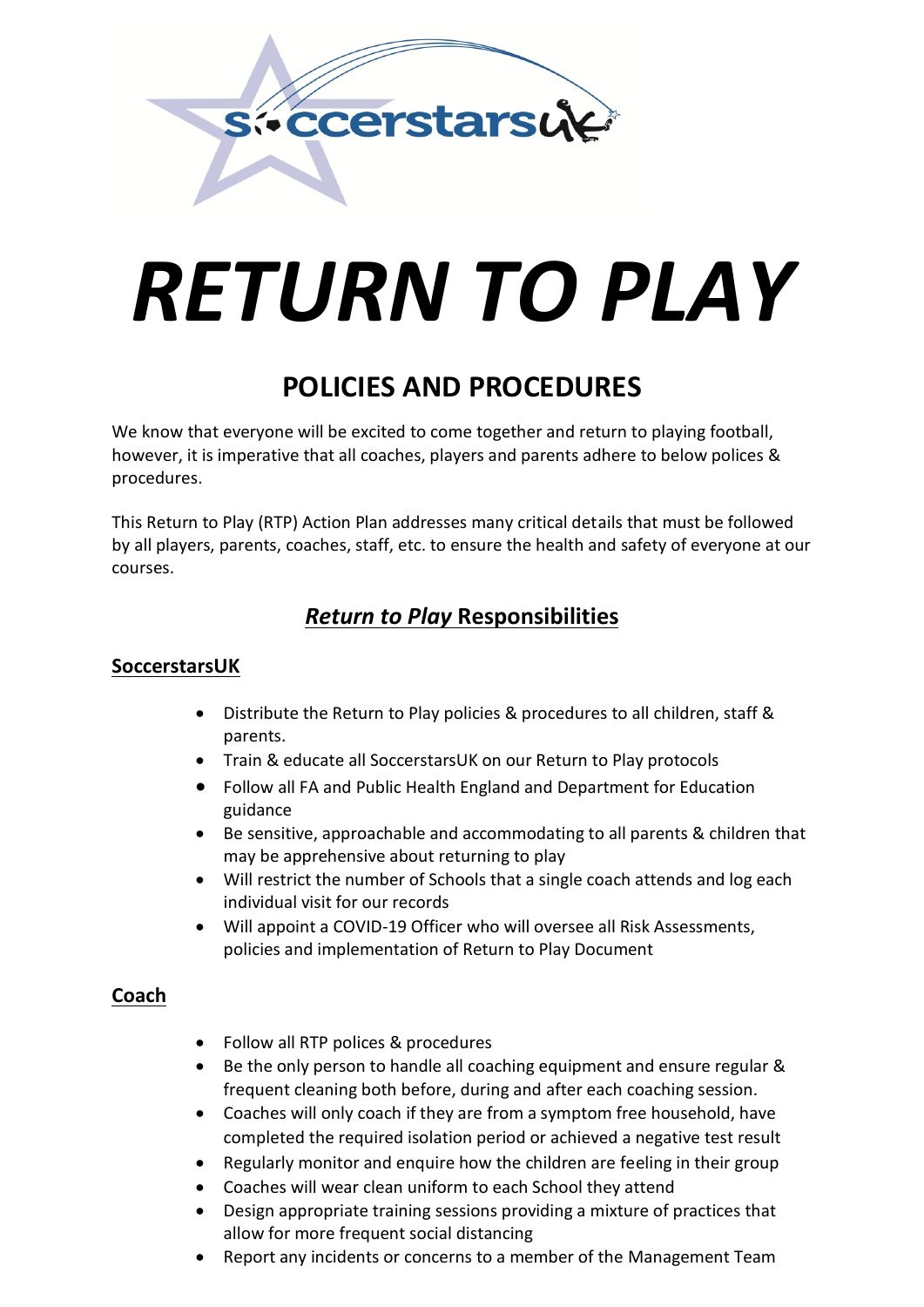# **Parent**

- Please only bring your child to one of our After School Clubs if they & everyone within the household have not had any coronavirus symptoms, such as a temperature of 37.8 degrees and above, a new persistent cough and/or a lack of taste or smell within the last 14 days
- We ask that only one parent or family member comes at pick up times and that they have not presented any symptoms in the last 14 days
- If they are kept waiting whilst collecting their child, please respect social distancing
- Wherever possible please travel to our After School Club on your own with your children and in your own transport - If public transport is necessary, current government guidance on the use of public transport must be followed
- Ensure your child has plenty of water
- We advise parents supply their child with their own hand sanitiser

# **Child**

- Follow all RTP polices & procedures
- Do not share any items from home such as food, drink or sun cream
- Practice social distancing when appropriate
- Wash hands thoroughly when instructed to by one of the coaching team
- Children encouraged to use their feet to collect & move balls when out of the coaching area/off the pitch throughout the session
- No high fives, handshakes, knuckles, or group celebrations

# *Return to Play* **– After School Clubs**

## **Before the Course & Arrival**

- Coaches to meet children at designated registration point
- Parents to provide children with a bag containing kit & footwear, plenty of drinks, hat & sun cream only.
- Children will clean their hands thoroughly on arrival to meet the coach. Groups will not mix with any other children during the After School Club and will stay strictly within their group.

# **During the After School Club**

- Coaches & Children to wash hands thoroughly each time they enter and leave the coaching area
- Groups to be given a specific playing area that they will use for the entirety of the session
- All equipment will be regularly cleaned by staff both before, during and after the coaching session.
- Separate equipment will be used for any team games & activities where social distancing cannot be observed fully